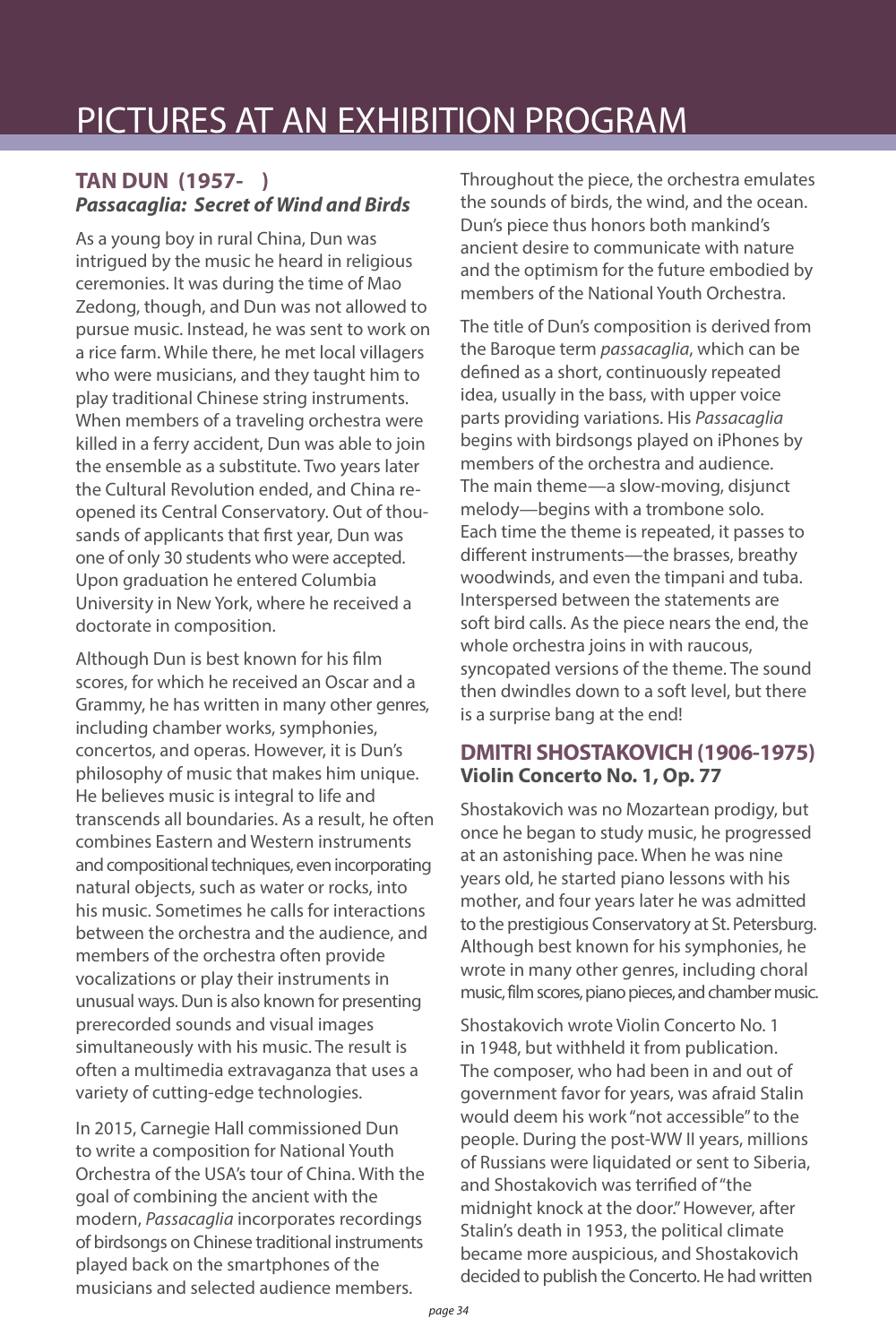# PICTURES AT AN EXHIBITION PROGRAM *(continued)*

it for the brilliant violinist David Oistrakh, and together the two men made numerous revisions. The work was finally premiered in 1955, with Oistrakh as soloist, and it was pronounced a resounding success.

Violin Concerto No. 1 defies almost all conventions. Instead of the usual three movements, the work consists of four, with none in sonata form. Instrumentation emphasizes woodwinds but omits trombones and trumpets.

The opening movement is a slow, meditative Nocturne in free structure. An ominous theme in the low strings immediately establishes a gloomy atmosphere. The violin solo runs a gamut of three octaves, from low to the very top of the treble register, sometimes in chromatic stepwise motion but also in many leaps. Rather than the typical alternation of soloist versus orchestra, melodic importance is entrusted to the violin, while the orchestra accompanies. Oistrakh describes this movement as "a suppression of feeling," suggesting that there are conflicts that remain unresolved.

Movement two, *Scherzo* ("joke"), begins playfully, with light staccato notes in the woodwinds. At the same time the violin presents a short rhythmic/melodic idea that eventually appears frequently in other instruments. The woodwinds play a second, more subtle motive that seems to mock the solo violin, and later on the soloist answers with the same notes. Known as DSCH, this famous motive represents the composer's name— Dmitri SCHostakovich—D, S (the German designation for E-flat), C, and H (German usage for B-natural). As the movement progresses, the mood becomes harshly sarcastic, even diabolical. The tempo accelerates, and the entire orchestra races toward the conclusion in virtuosic, driving energy. And then it abruptly stops!

For the third movement Shostakovich turns to the Baroque *passacaglia*, a continuously repeated melodic-harmonic progression, usually in the bass. This slow-moving pattern, which is quite long—17 measures—begins in the cellos and basses before passing through the orchestra. The violin enters with a beautiful,

expressive melody, which is eventually imitated by other instruments. The movement ends with a devilishly difficult cadenza, considered the most physically and emotionally draining cadenza ever written for a violinist. At the end it gradually accelerates, leading directly into the *Burlesca*, the finale. There are shrill woodwinds, wild folk-like material over a driving rhythmic ostinato, and mocking appearances in clarinet, horn, and xylophone. The soloist hurtles through a non-stop display of virtuosity, culminating in a final acceleration to Presto. While the overall mood is festive and triumphant, there is a suggestion of a less than happy resolution.

For years Shostakovich had been under immense pressure to produce works that were not only easily understood by the public but also approved by Stalin. With his First Violin Concerto he could compose as he wished. Although still tonal, the work is dissonant, complex and abstract. Many Western scholars assume Shostakovich's use of Jewish folk material indicates a sympathetic response to the victims of the Holocaust, and this may be true. However, his use of the DSCH motive also suggests an autobiographical component, as if he is one of the oppressed, just like the Jewish people.

### **MODEST MUSSORGSKY (1839-1881)** *Pictures at an Exhibition*

Mussorgsky, the son of a wealthy landowner, planned a military career, but political and economic situations forced him to eventually secure a civil service position. Mussorgsky's passion, though, was music, and he joined a group of Russian nationalist composers known as "The Mighty Five." Despite his lack of formal training, he is remembered today for his highly acclaimed opera, *Boris Godunov*, and several orchestral pieces, among them, *Pictures at an Exhibition*.

After viewing a memorial exhibit for a close friend who had recently died, artist Victor Hartmann, Mussorgsky rushed home to compose a set of 10 short piano pieces, each one inspired by a painting or drawing in the